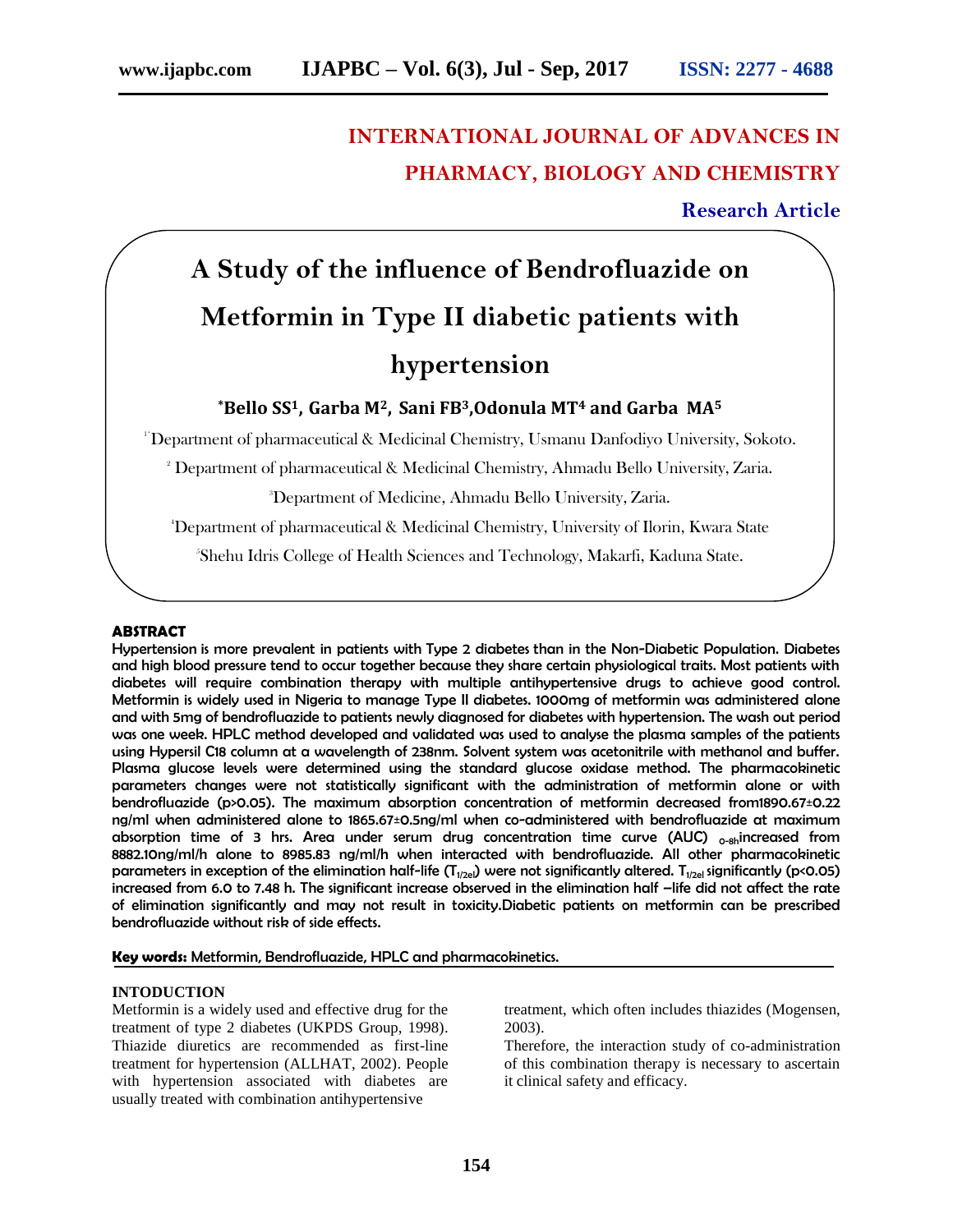#### **MATERIALS AND METHODS**

Some of materials used;

Major equipment used for this research were the followings

\* Digital weighing balance OHAUS model EP 64 BY Ohauscorporation, Switzerland

\* U.V. detector T80 + U.V/Vis spectrometer by PG instrument Ltd U.K

\* High Performance Liquid Chromatography; Agilent Technologies, 1120LC series, USA.

\* Centrifuge: Heraeus (labafuge 300) D-37520 ostence mated: 2003, serial No40267581, BN: 75003230.

Similarly, Solvents and reagents used are were of analytical grade

- Methanol: Sigma Aldrich  $\geq$  99.9% U.K. Mntd: Sept 14, 2011
- Acetnitrile: Sigma Aldrich  $\geq$  99.9%, U.K ,Mntd: Sept 14, 2011
- Potassium Dihydrogen phosphate (Buffer) by J.T Baker 99.5% USA
- Metformin HCL reference Standard
- Sulfadoxine: Internal standard source: Rambax Pharmaceutical Ltd, Lagos.

#### **METHODOLOGY**

Quality Control of Bendroflazide and metformin were carried out and the result was within acceptable range. Thereafter, 6 patients were screened to participate in the study. Their ages ranged between 28-45 years. They were also free from liver and kidney diseases and the fasting blood sugar (FBS) test and blood pressure (B.P) were taken before and after the study.

Free drug blood samples at fasting state were taken from the patients, after which, 1 g of metformin tablets were administered with 200 ml of water. The patients were allowed to take food after 30 minutes. This is to avoid hypoglycemia in the patients. 3 ml blood samples were withdrawn at 0.0, 0.5, 1.5, 3, 4, 5, 6, 8, hours. The blood sugar levels and blood pressure were determined for the subjects<br>immediately. Blood were collected inside immediately. Blood were collected inside anticoagulant bottles, centrifuged and stored in a refrigerator at  $-4$  <sup>0</sup>C.

The six (6) patients were co-administered with 1 g metformin and 5 mg bendrofluazide with 200 ml of water after 7 days washout period. Blood samples, 3 ml were withdrawn at 0, 0.5. 1. 5, 3, 4, 5, 6 and 8 hours for blood sugar level and metformin concentration determination.

#### **Extraction method**

The extraction method used for thus study was adopted and modified from (Bhavesh*et al.*,2002).100 μl of metformin hydrochloride solution of appropriate concentration and 100μl of sulfadoxine solution (20 μg ml<sup>-1</sup>) were added to 900 μl of drug free plasma contained in a clean 5 ml Ria Vial and were properly mixed. To this 50 μl of protein precipitating agent (perchloricacid : acetonitrile 50 %v/v each) was added and was vortex for 30seconds. After centrifugation at 3000 rpm for 10 minutes, 700 μl of the supernatant was evaporated to dryness at  $45^{\circ}$ C. The residue was reconstituted in 100 μl of mobile phase and 20 μl of this was injected on to the HPLC system.

#### **HPLC chromatographic condition**

| Mobile phase;                                                    |                                 |             |
|------------------------------------------------------------------|---------------------------------|-------------|
| $\text{Acetonitrile}$ : $25 \text{mMKH}_2\text{PQ}_4$ : Methanol |                                 |             |
| 13                                                               | 80                              |             |
| Column: ODS Hypersil - C8 4.6 x 125 mm, 5um                      |                                 |             |
| Wavelength:                                                      | 238 nm                          |             |
| Temperature: $30^{\circ}$ C                                      |                                 |             |
| Flow rate:                                                       | $1.00$ ml/min                   |             |
| Run time : 7 minute                                              |                                 |             |
| Injection volume: 20 µl                                          |                                 |             |
| pH:                                                              | 5.8 (adjusted with acetic acid) |             |
| Chromatogram; Metformin                                          |                                 | sulfadixine |
| Retention time $(min): 1.111$                                    |                                 | 4.999       |
|                                                                  |                                 |             |

#### **Precision and accuracy**

Precision of the method was determined by selecting 200 ng/ml, 500 ng/ml and 1000 ng/ml concentrations from prepared serial dilution were used to determine within-day and day-to-day variations. For within day variation, three concentrations were run 6 times in the morning and afternoon of same day. The same concentrations were run 6 times a day after to get the inter-day variations. The standard deviations of Peak Area Ratio obtained were calculated followed by coefficient of variation in percentage

#### **Calibration curve**

Calibration curve based on peak-height ratio were prepared by spiking drug-free plasma with standard solution of metformin to give concentration range 0.1  $\mu$ g – 3  $\mu$ g/ml and 0.2  $\mu$ g/ml of sulfodoxine as internal standard. Coefficient of Variation and correlation coefficient  $R^2$  (0.994) were computed with a statistical data package. The results showed good response of the detector at the concentration used.

#### **RESULTS**

## **Result of precision**

**Percentage extraction recovery**

The percentage extraction recovery are shown on Table 4

#### **Calibration curve of metformin standard solution**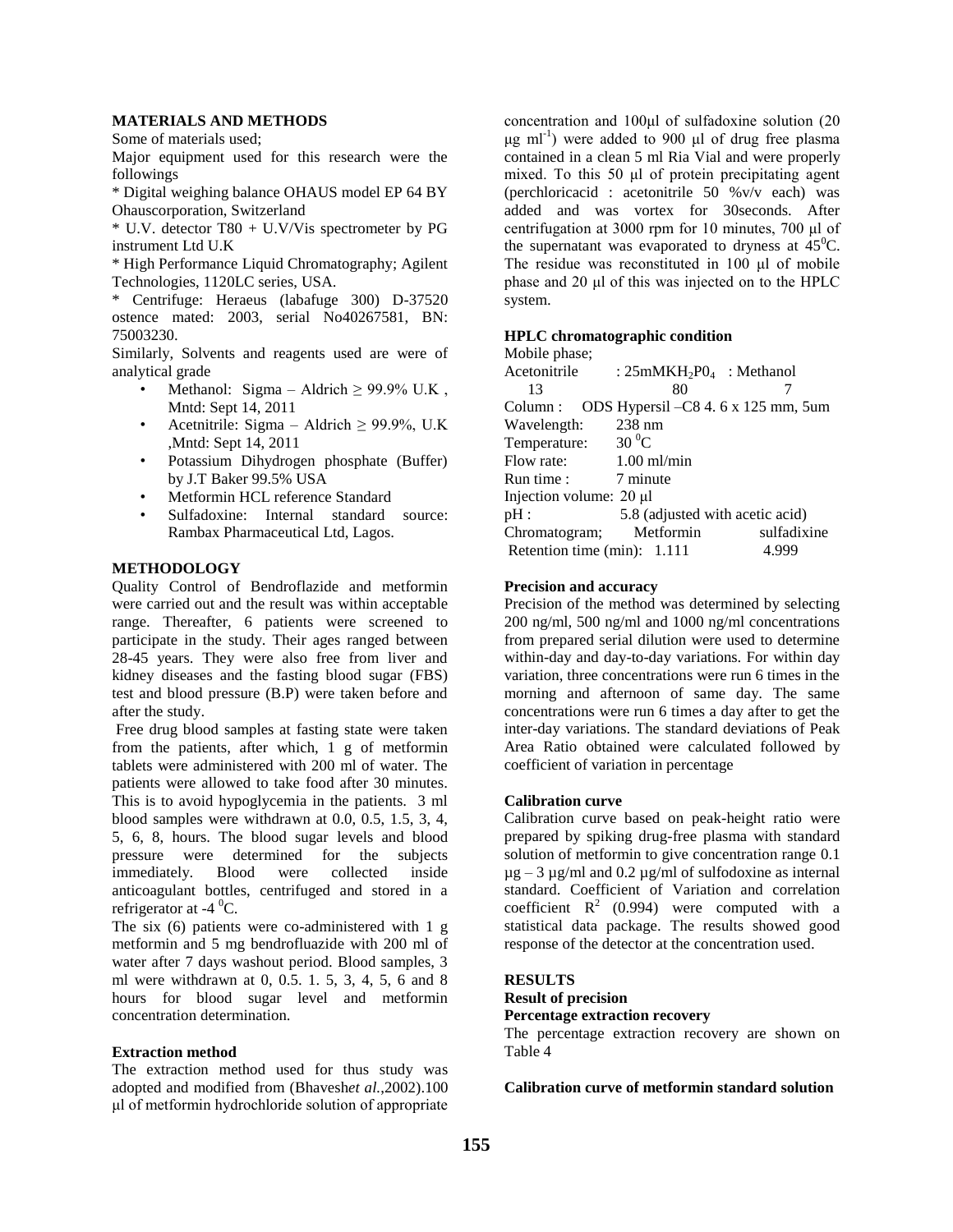The calibration curve obtained from the dilution ratio of standard metformin concentrations 100 ng-3 µg/ml was linear with a correlation coefficient of 0.994

#### **In-vivo results**

The result of co-administration metformin (1 g) with bendrofluazide (5 mg) and metformin alone in patients studied was also compared to see the effect of the co-administration. The profile obtained is as shown in figure 2

| Intra and Inter-day Assay variation of Metformin |                     |                 |   |
|--------------------------------------------------|---------------------|-----------------|---|
| Sample                                           | Concentration ng/ml | CV <sub>%</sub> | N |
| Intraday run                                     | 200                 | $3.4 \pm 0.56$  | 6 |
| (Metformin)                                      | 500                 | $1.8 \pm 0.87$  | 6 |
|                                                  | 1000                | $0.5 + 0.64$    | 6 |
| Inter-day run                                    |                     |                 |   |
| (Metformin)                                      | 200                 | $4.2 + 0.23$    | 6 |
|                                                  | 500                 | $3.5 \pm 0.41$  | 6 |
|                                                  | 1000                | $1.2 \pm 0.04$  | 6 |

**Table 1**

CV = Coefficient of Variation, N= Number of samples

**Table 2. % Recovery of Metformin**

| Sample    | Concentration ng/ml | Recovery % $\pm$<br>S.D            | N |
|-----------|---------------------|------------------------------------|---|
| Metformin | 300<br>500          | $97.47 \pm 4.2$<br>$97.58 \pm 6.7$ |   |

**Table 3 Comparison of pharmacokinetics of metformin (mean, n = 6) alone and when co-administered with bendrofuazide in type 2 diabetic patients**

| $\alpha$ beliai organic in type $\alpha$ diabelic patients |                      |                      |          |
|------------------------------------------------------------|----------------------|----------------------|----------|
| Pharmacokinetic<br>parameter                               | Met. Alone           | Met.+bendro.         | P-value  |
| Lag time(h)                                                | $0.12 \pm 0.01$      | $0.12 \pm 0.002$     | P > 0.05 |
| $t\frac{1}{2}$ abs (h)                                     | $1.45 \pm 0.016$     | $1.23 \pm 0.052$     | P > 0.05 |
| K abs $(\overline{h})$                                     | $0.478 \pm 0.002$    | $0.563 \pm 0.067$    | P > 0.05 |
| Cmax $(ng/ml)$                                             | $1890.67 \pm 0.107$  | $1865.67 \pm 0.002$  | P > 0.05 |
| $AUC_{0-8}$ (ng/ml/h)                                      | $8882.10 \pm 0.205$  | $8985.83 \pm 0.041$  | P > 0.05 |
| $AUC_{0-\infty}$ (ng/ml/h)                                 | $12106.87 \pm 0.061$ | $13626.77 \pm 0.006$ | P > 0.05 |
| Vd(L)                                                      | $112.59 \pm 0.062$   | $111.29 \pm 0.120$   | P > 0.05 |
| t ½ el $(h)$                                               | $6.0 \pm 0.000$      | $7.48 \pm 0.038$     | P > 0.05 |
| K el $(\overline{h})$                                      | $0.116 \pm 0.000$    | $0.093 \pm 0.073$    | P > 0.05 |
| $T$ max $(h)$                                              | $3.0 \pm 0.000$      | $3.0 \pm 0.000$      | P > 0.05 |
| CL(m1/h)                                                   | $970.7 \pm 0.330$    | $1200.7 \pm 0.010$   | P > 0.05 |

*Met + bendro = metformin co-administered with bendrofluazide*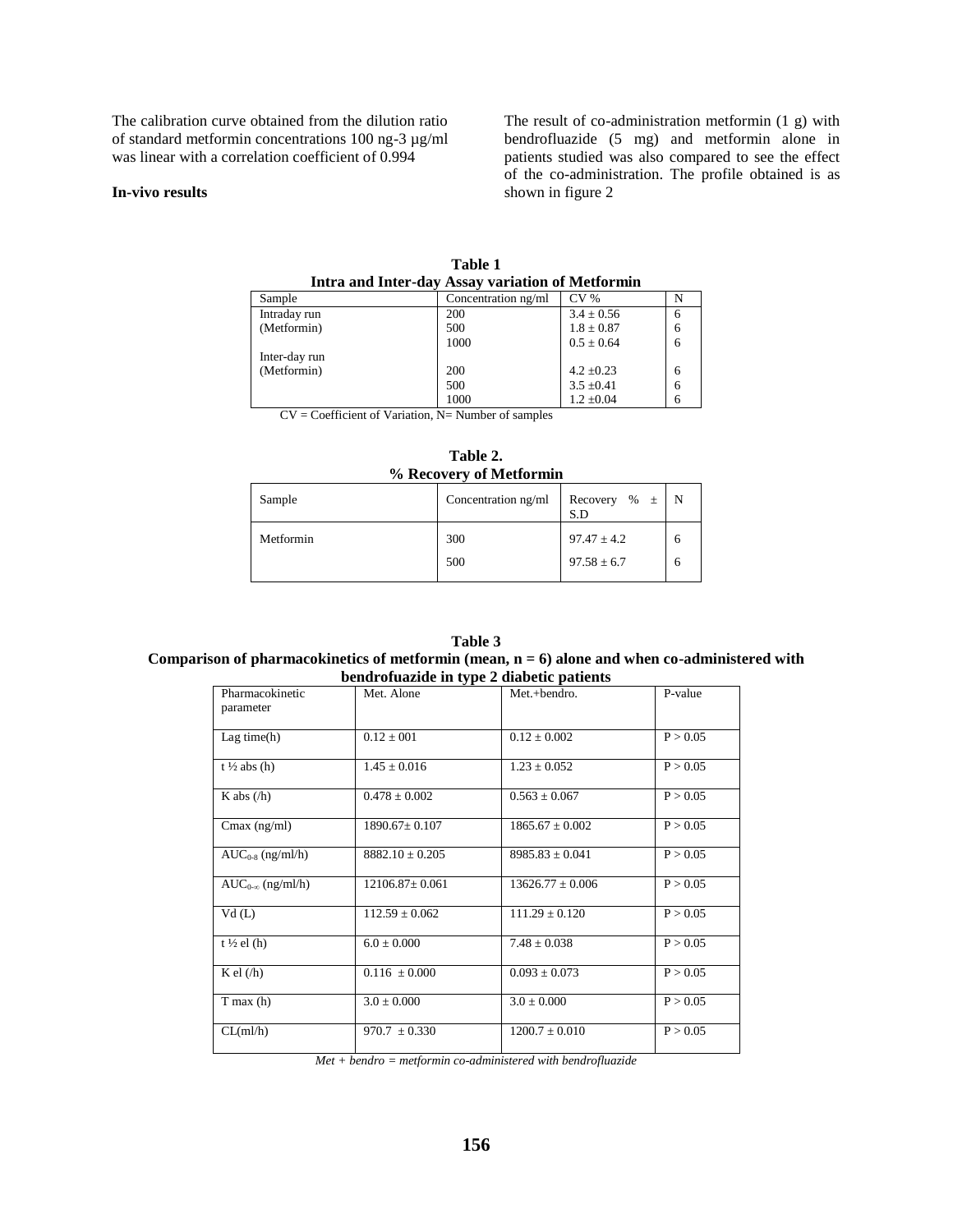**Table 4 Comparison of mean sugar level in group treated with metformin alone and metformin when co-administered with bendrofluazide**

| Time<br>(h)    | Metformin<br>alone<br>(mmol/l)(mean) | Met.+bendro<br>$(mmol/l)$ (mean) | P-value  |
|----------------|--------------------------------------|----------------------------------|----------|
| 0              | $6.3 \pm 0.02$                       | $6.4 \pm 0.14$                   | P > 0.05 |
| $\overline{c}$ | $7.9 \pm 0.73$                       | $10.8 \pm 0.8$                   | P < 0.05 |
| 3              | $6.4 \pm 0.31$                       | $7.9 \pm 0.1$                    | P > 0.05 |
| 5              | $8.0 \pm 0.43$                       | $4.0 \pm 0.4$                    | P < 0.05 |
| 8              | $8.0 \pm 0.57$                       | $2.7 \pm 0.2$                    | P < 0.05 |



**Figure 1. Linear calibration curve of Metformin**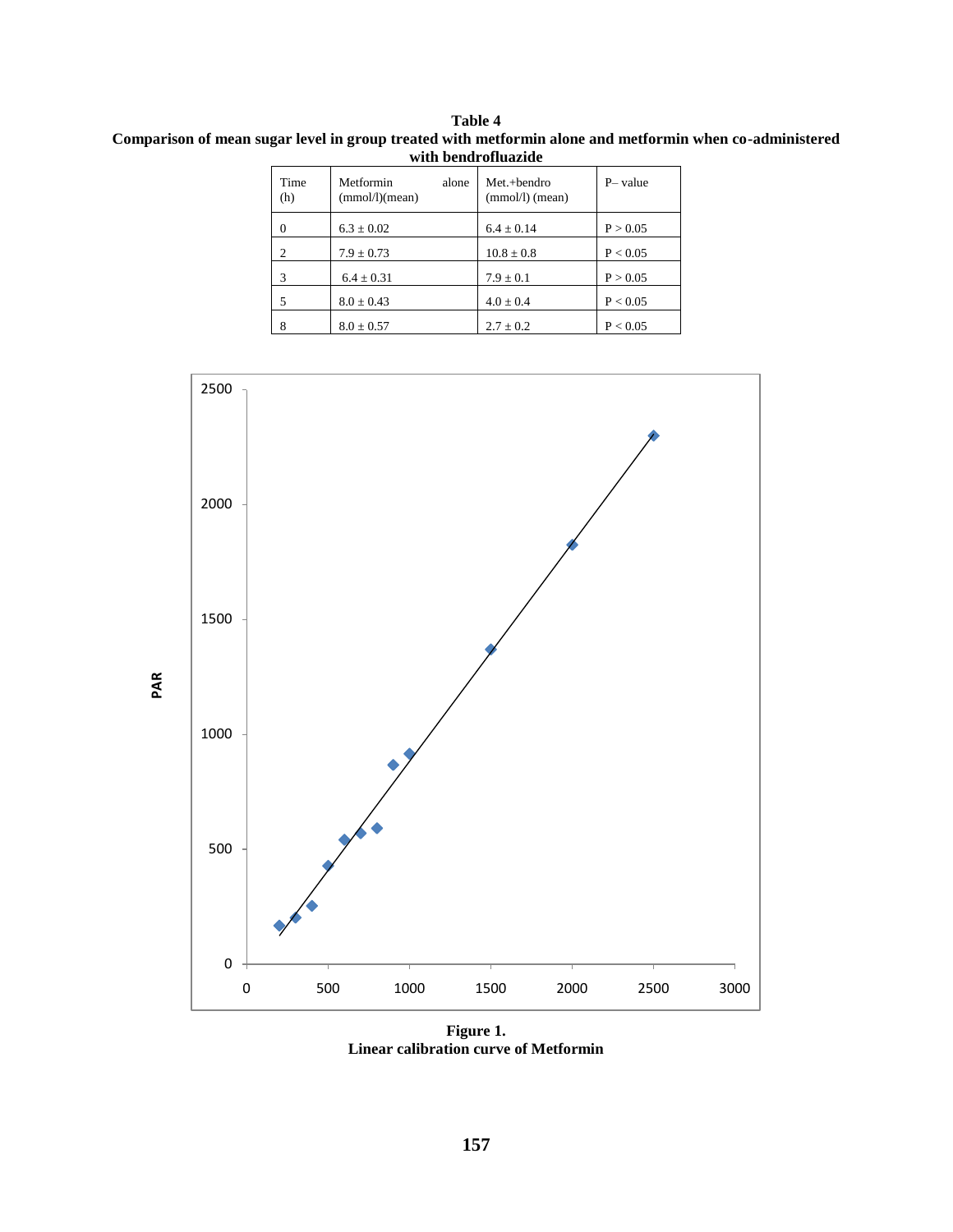

Time (h)



**Comparison of mean metformin concentration following administration of metformin (1 g) alone (A) and coadministered with bendrofuazide (5 mg) in type 2 diabetic patients (B)**